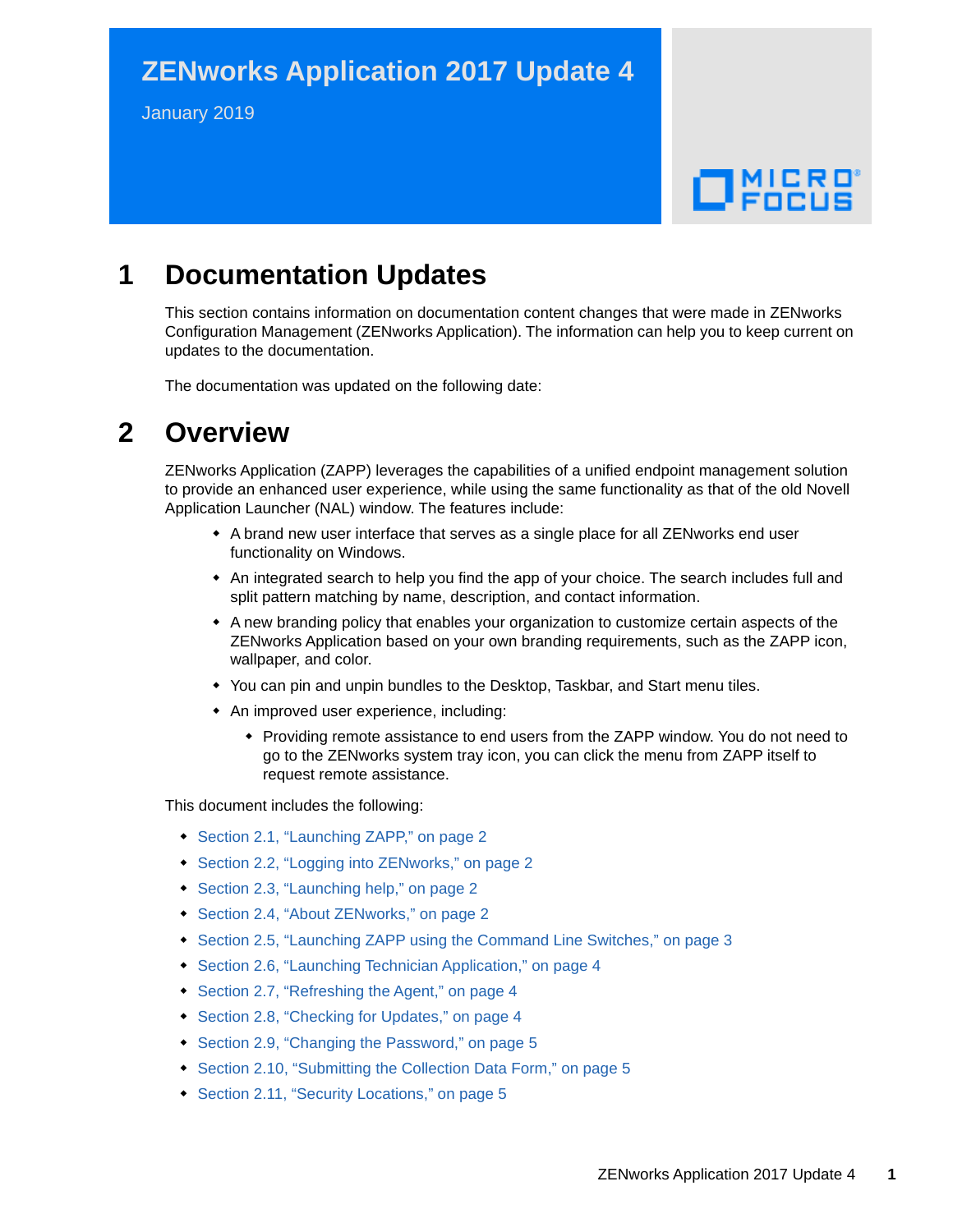- [Section 2.12, "Searching bundles and folders," on page 5](#page-4-3)
- [Section 2.13, "Viewing bundles and folders using the icons," on page 6](#page-5-0)
- [Section 2.14, "Viewing the bundle progress status," on page 6](#page-5-1)
- [Section 2.15, "Requesting for remote assistance," on page 6](#page-5-2)
- [Section 2.16, "Viewing and using the bundle actions," on page 6](#page-5-3)
- [Section 2.17, "Cleaning up the Bundle Shortcuts," on page 7](#page-6-1)
- [Section 2.18, "Accessing options through shortcuts," on page 7](#page-6-0)
- [Section 2.19, "Creating ZAPP as Shell," on page 7](#page-6-2)
- [Section 2.20, "Important information about bundles behavior in Windows 7 Start menu," on](#page-7-0)  [page 8](#page-7-0)

#### **IMPORTANT**

- If NALWIN is configured as **Shell**, then during upgrade ZAPP will replace NALWIN.
- Administrator can enable or disable the **Refresh**, **Progress status**, **Sign in, Technician Application**, **ZENworks icon**, and **Remote assistance** options for users to access.

## <span id="page-1-0"></span>**2.1 Launching ZAPP**

You can launch ZAPP by using any of the following options:

- Click the **ZENworks** icon from the system tray.
- **Start** > **Novell ZENworks** > **ZENworks Application**.
- **Start** > **Run** and then type zapp-launcher.

## <span id="page-1-1"></span>**2.2 Logging into ZENworks**

To log into ZENworks:

- Right-click the **ZENworks** icon and click **Sign in**.
- Select the **Hamburger** menu and click **Sign in.**

#### <span id="page-1-2"></span>**2.3 Launching help**

You can launch ZAPP help by using any of the following options:

- Select the **Hamburger** menu and click **Help.**
- On the system tray, right-click the **ZENworks** icon and click Help.

#### <span id="page-1-3"></span>**2.4 About ZENworks**

You can view ZENworks details such as build version, agent version, configuration location, device name, and user name:

Select the **Hamburger** menu and click **About ZENworks.**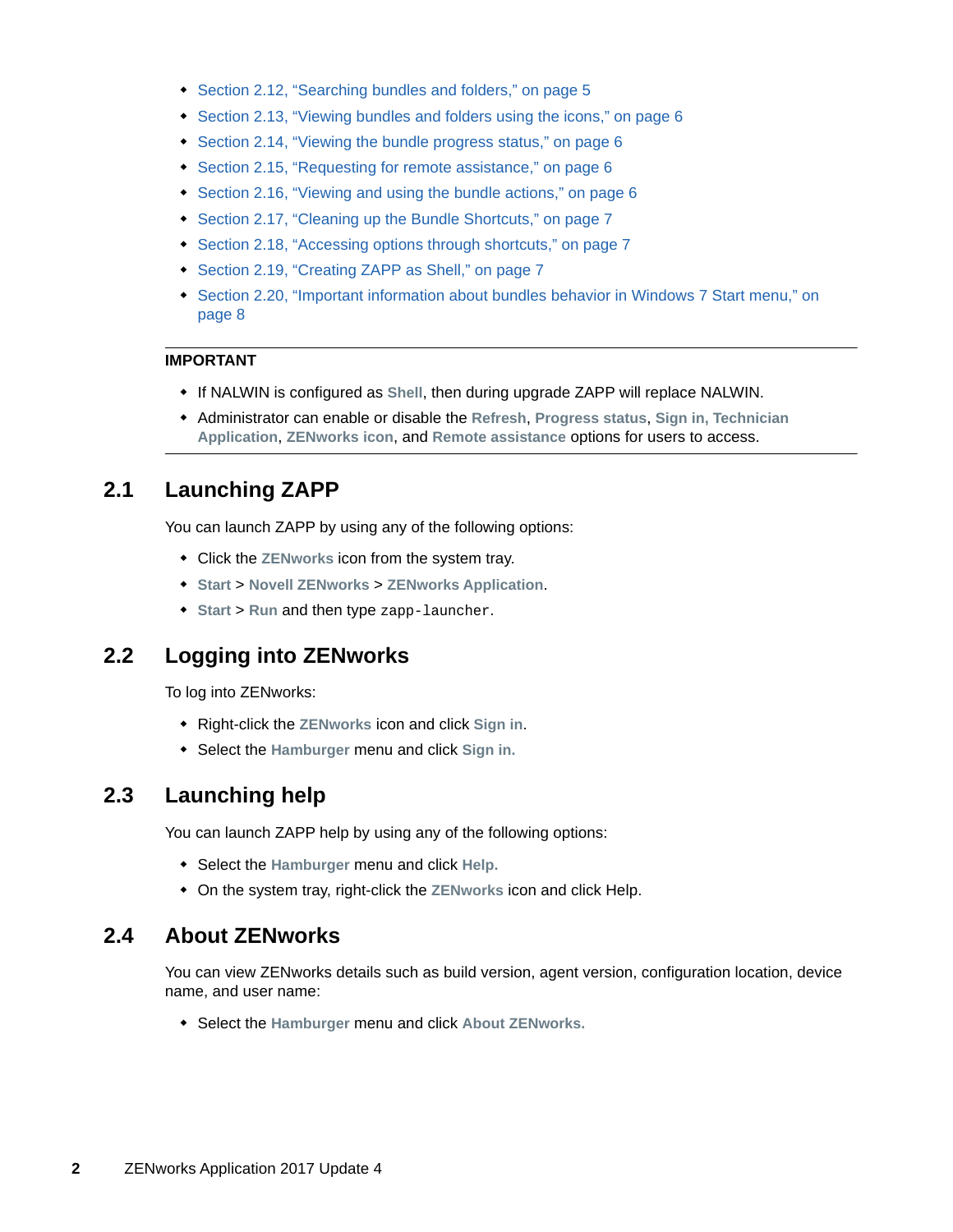## <span id="page-2-0"></span>**2.5 Launching ZAPP using the Command Line Switches**

Open the command prompt and execute the zapp-launcher command. By default, ZAPP-Launcher is started from the **Run** registry keys.

For example: To disable the **Close** option for ZAPP, append the /s option to the following registry keys:

For 32-bit Operating Systems:

[HKEY\_LOCAL\_MACHINE\SOFTWARE\Microsoft\Windows\CurrentVersion\Run]

```
ZAPP=C:\Program Files (x86)\Novell\Zenworks\bin\zapp-launcher.exe /runonce /s
```
Or

```
ZAPP=%zenworks_home%\bin\zapp-launcher.exe /runonce /s
```
Registry key Type: REG\_EXPAND\_SZ

For 64-bit Operating Systems:

[HKEY\_LOCAL\_MACHINE\SOFTWARE\WOW6432Node\Microsoft\Windows\CurrentVersion\Run]

ZAPP=C:\Program Files (x86)\Novell\Zenworks\bin\zapp-launcher.exe /runonce /s

Or

ZAPP=%zenworks\_home%\bin\zapp-launcher.exe /runonce /s

Registry key Type: REG\_EXPAND\_SZ

#### **IMPORTANT**

- If ZAAP is already running and you want to launch it again with other command line parameters, kill all instances of ZAAP and then execute zapp-launcher with the new parameters.
- Command line parameters set before an agent update is retained after agent is updated.

The following command line switches can be used when starting the ZENworks Application Window using zapp-launcher:

| <b>Switch</b>                | <b>Description</b>                                                                                                                                                                                            |
|------------------------------|---------------------------------------------------------------------------------------------------------------------------------------------------------------------------------------------------------------|
| 7?                           | Displays Help. If ZAPP is launched with invalid                                                                                                                                                               |
| Example: zapp-launcher /?    | parameters, help is displayed.                                                                                                                                                                                |
| /max                         | Displays the ZENworks Application window maximized<br>when first loaded, overriding the window state (size<br>and position) that was saved when exiting the previous<br>ZEN works Application window session. |
| Example: zapp-launcher / max |                                                                                                                                                                                                               |
| /min                         | Displays the ZENworks Application window minimized<br>when first loaded, overriding the window state (size<br>and position) that was saved when exiting the previous<br>ZENworks Application window session.  |
| Example: zapp-launcher /min  |                                                                                                                                                                                                               |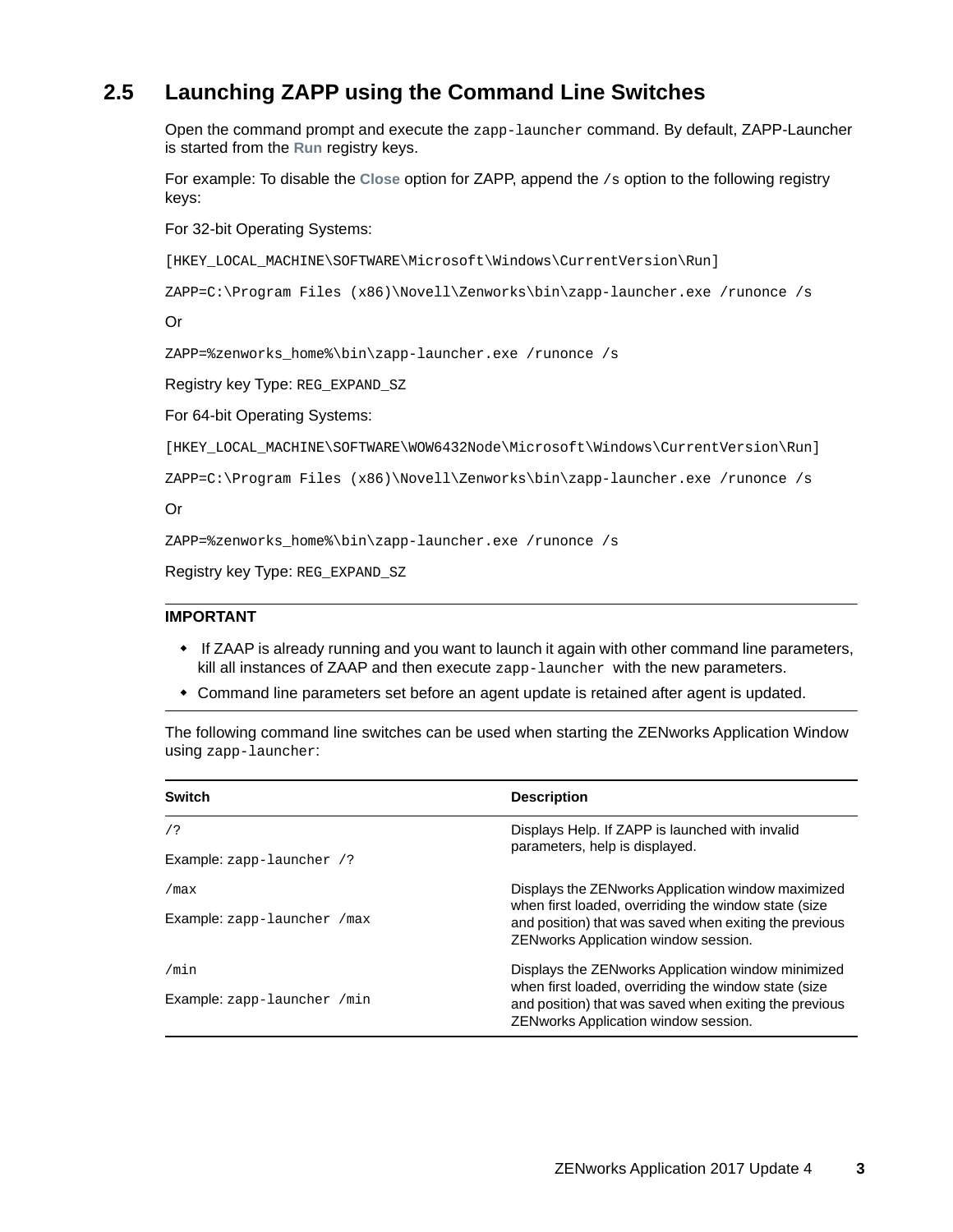| <b>Switch</b>                 | <b>Description</b>                                                                                                                                                          |
|-------------------------------|-----------------------------------------------------------------------------------------------------------------------------------------------------------------------------|
| /norm                         | Displays the ZENworks Application window in its                                                                                                                             |
| Example: zapp-launcher / norm | original state when first loaded, and maintains the<br>window state (size and position) that was saved when<br>exiting the previous ZENworks Application window<br>session. |
| /runonce                      | This command is used for internal purposes and it is<br>located at                                                                                                          |
|                               | HKLM\SOFTWARE\Microsoft\Windows\CurrentVer<br>$sion\$ Run. Ensure that you do not delete it.                                                                                |
| /s                            | Enables the ZENworks Application window to behave                                                                                                                           |
| Example: zapp-launcher /s     | like the Windows shell. For example, on the<br>Hamburger menu, the standard Windows Power<br>Options are displayed. The Close option is not<br>available.                   |
|                               | This is not a true replacement for the Windows shell. If<br>users minimize the ZENworks Application window,<br>they have access to the normal desktop.                      |
| /d                            | Displays the ZENworks Application window without the                                                                                                                        |
| Example: zapp-launcher /d     | Help option on the Hamburger menu and System Tray.<br>So, you cannot view the help.                                                                                         |

## <span id="page-3-0"></span>**2.6 Launching Technician Application**

From the ZENworks 2017 release the **Show Properties** menu is renamed as **Technician Application**.

To launch Technician Application:

**1** Right-click the **ZENworks** icon and click **Technician Application**.

#### <span id="page-3-1"></span>**2.7 Refreshing the Agent**

You can refresh the agent by using any of the following options:

- Select the **Hamburger** menu and click **Refresh**.
- Click the **Refresh** icon in the status bar.
- Right-click the **ZENworks** icon and click **Refresh.**

#### <span id="page-3-2"></span>**2.8 Checking for Updates**

You can check for any ZENworks software updates by using the following option:

Right-click the **ZENworks** icon and click **Check for Updates**.

In case of server class machines the **Check for Updates** option is displayed if the active session is a console session (it is not allowed in Remote Desktop Protocol (RDP) of server class machines as multiple users can log in and this option can affect the other sessions). So, if the user logs out from the console session and logs in with RDP, the process is launched and the menu is not displayed.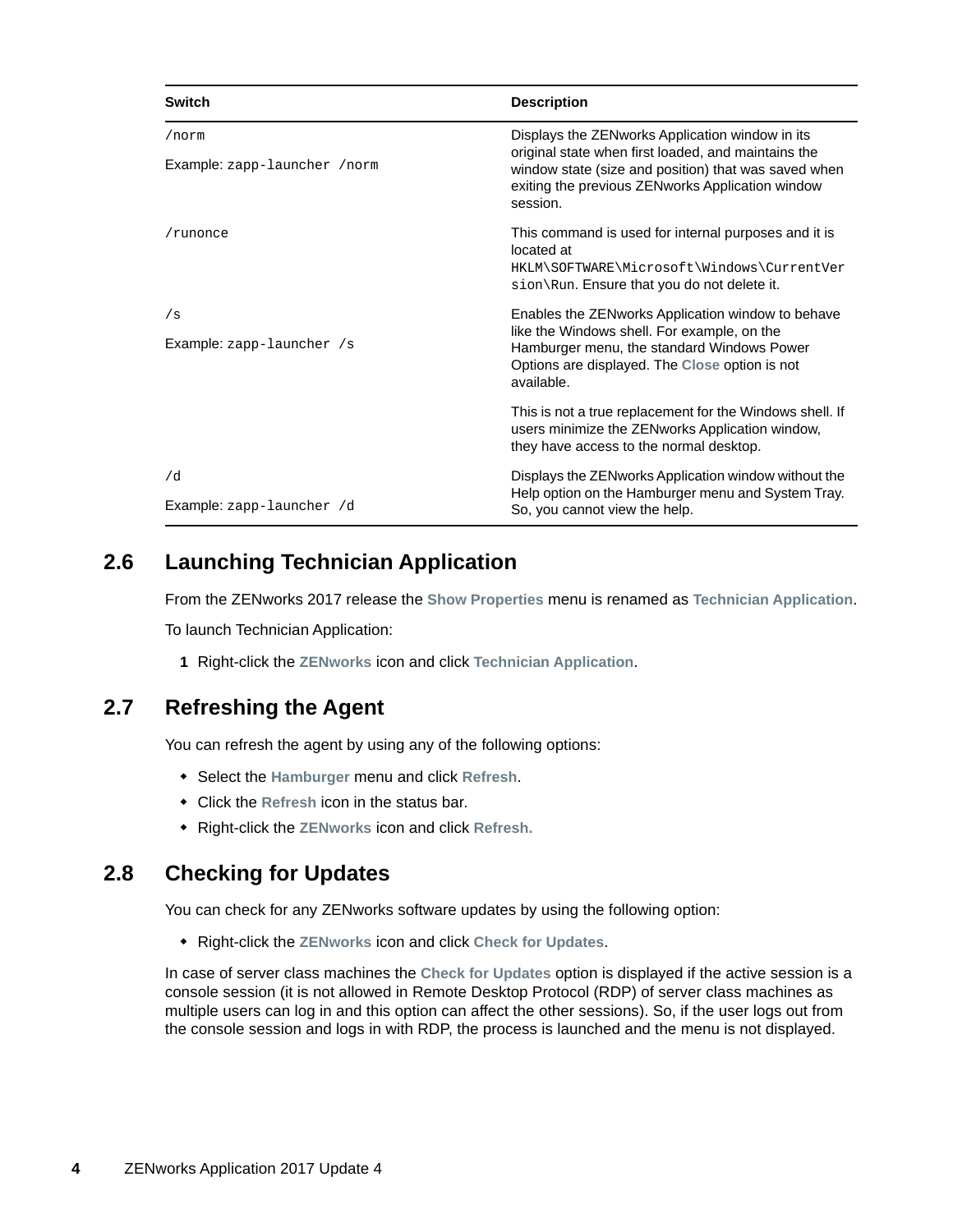## <span id="page-4-0"></span>**2.9 Changing the Password**

You can change the password by performing the following:

- **1** Right-click the **ZENworks** icon and click **Change Password.**
- **2** On the Change eDirectory Password page, specify the following information:
	- **Old Password:** The current password.
	- **New Password and Confirm Password:** The new password for logging into the application.
- **3** Click **OK**.

## <span id="page-4-1"></span>**2.10 Submitting the Collection Data Form**

To schedule regular inventory scans on your device, your administrator creates a collection data form to gather additional information from you. The information requested in the data form is determined by your administrator.

To specify the data:

- **1** Right-click the **ZENworks** icon and click **Collection Data Form.**
- **2** Specify the required information and click **Submit**.

#### <span id="page-4-2"></span>**2.11 Security Locations**

The current security location determines the security policies being applied to your device. It will be available if an administrator has configured.

#### **2.11.1 Viewing the Current Security Location**

To view the current location:

**1** Right-click the **ZENworks** icon, click **Security Location**.

The current location is identified by a check mark.

#### **2.11.2 Changing Security Locations**

You can change security locations only if additional locations are available.

When you change security locations, the ZENworks Agent applies the security policies associated with the new location. You should exercise caution when manually changing locations to ensure that you do not compromise your system's security.

**1** Right-click the **ZENworks** icon in the notification area, click **Security Location**, then click the new location.

#### <span id="page-4-3"></span>**2.12 Searching bundles and folders**

The Search option enables you to search the required bundles and folders with name, description, and contact information. Even if a particular folder is selected the search is performed across the application.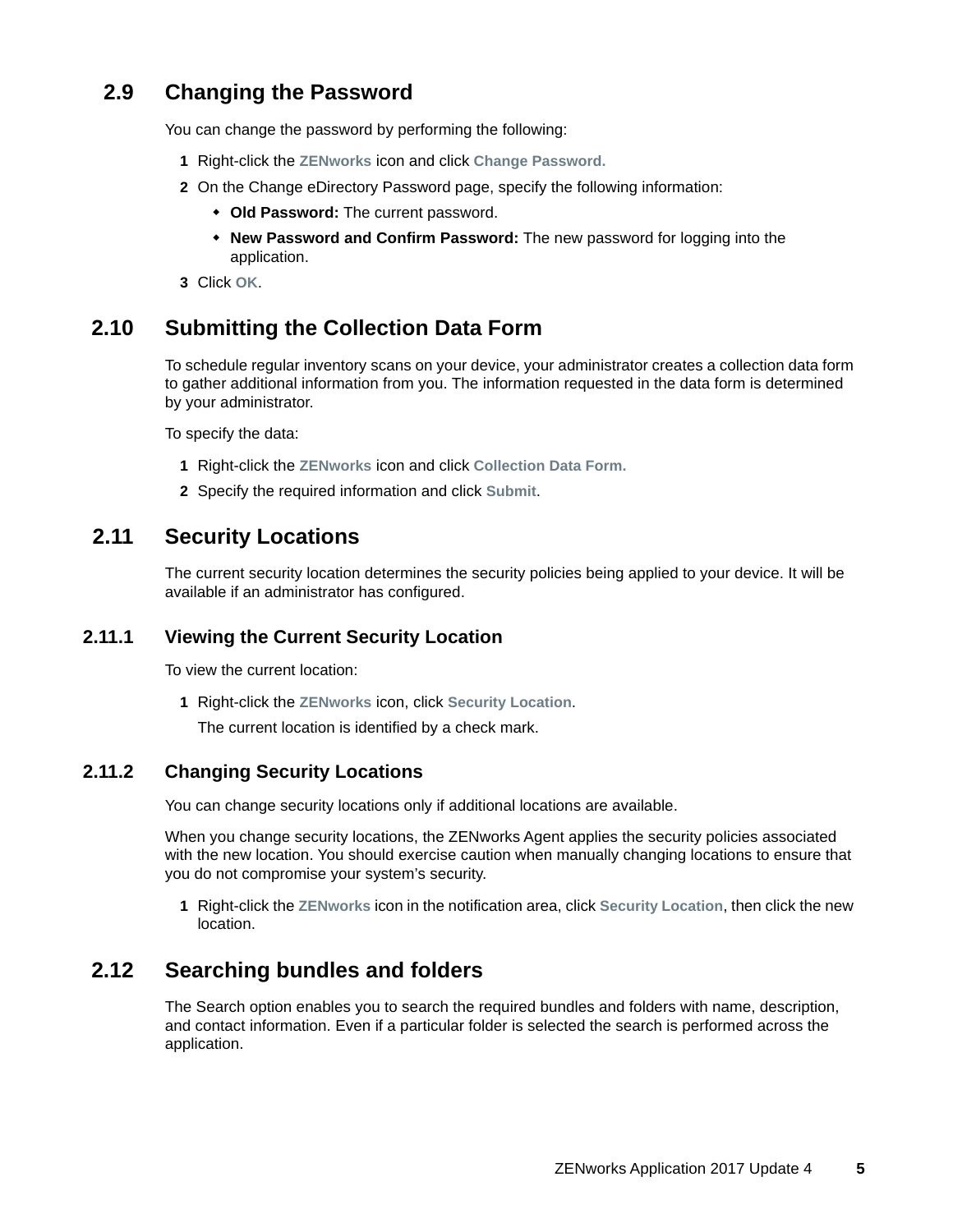## <span id="page-5-0"></span>**2.13 Viewing bundles and folders using the icons**

The following views are available:

- $\cdot$   $\Box$  Icon View displays icons of bundles and folders.
- $\cdot \equiv$ : Detailed View displays folders and bundle information such as name, version, and status. You can sort the bundle as required.
- $\bullet$   $\overline{\bullet}$ : Toggle Tree View displays and hides the left pane folder view.

#### <span id="page-5-1"></span>**2.14 Viewing the bundle progress status**

From the ZENworks 2017 release, the **Show Progress** menu is renamed as **View Progress.**

To view the bundle progress status:

**1** Select the **Hamburger** menu and click **View Progress.**

In the **Progress Status** you can retry on bundle failure, pause and resume while downloading bundle content.

You can also clear the bundle progress by right-clicking the progress status and click **Clear**.

#### <span id="page-5-2"></span>**2.15 Requesting for remote assistance**

To request the remote assistance from an administrator:

- **1** Select the **Hamburger** menu and click **Remote assistance.**
- **2** In the **Request Session**, specify connection details and then click **Request**.

#### <span id="page-5-3"></span>**2.16 Viewing and using the bundle actions**

To view and use the bundle actions:

- **1** Select a bundle and right-click.
	- **Open:** Performs install and launch actions. If any install action set is specified in a bundle, then it installs else it executes launch action set, if specified.
	- **Repair:** Re-runs the install action set. This option is enabled only if a bundle has the install action. This is same as **Verify** in NAL.
	- **Uninstall:** If this option is enabled for a bundle it will undo the install actions. This option is enabled only if administrator has configured the uninstall action.
	- **Send to Desktop:** Creates a shortcut of bundle on the Desktop.
	- **Pin to Start:** Pins the bundle to the Start.
	- **Pin to Taskbar:** Pins the bundle to the Taskbar.
	- **Remove from Desktop:** Removes the bundle from the Desktop.
	- **Unpin from Start:** Unpins the bundle from the Start.
	- **Unpin from Taskbar:** Unpins the bundle from the Taskbar.
	- **Properties:** Displays bundle details such as name, status, description, contacts, and failure messages in case of system requirements failure.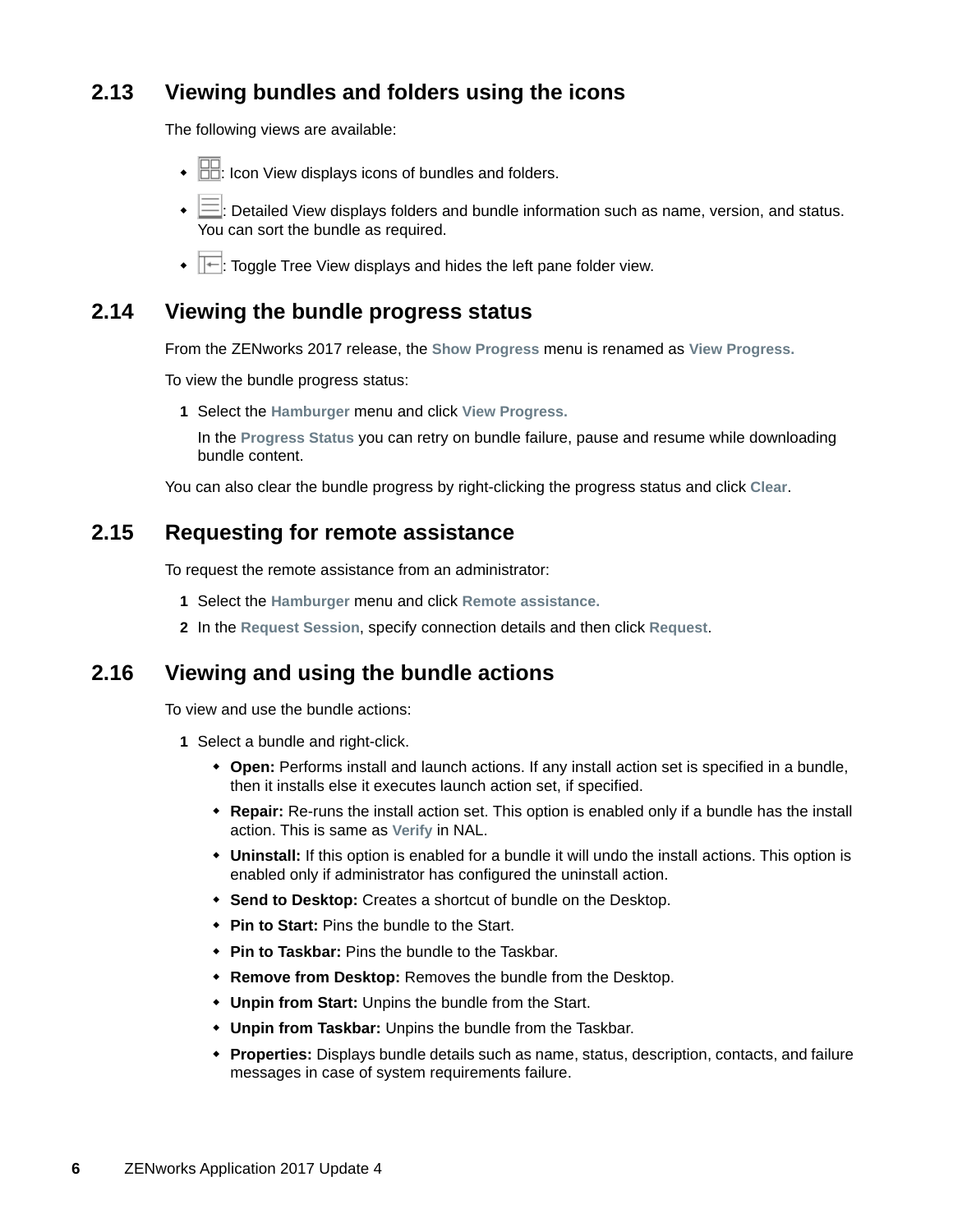**IMPORTANT:** The **Pin** and **Unpin** options are not displayed for a location if the bundle is already assigned to the same location by the administrator. Start and taskbar options are not displayed if the administrator sets the **Allow the end user to pin bundles** option as **No** or **Unconfigured** in the ZENworks Explorer Configuration Policy (ZECP) or if there are no ZENworks Explorer Configuration Policies.

#### <span id="page-6-1"></span>**2.17 Cleaning up the Bundle Shortcuts**

To clean up the bundle shortcuts that are created by a ZENworks user:

- **1** Select the **Hamburger** menu and click **Cleanup user settings**.
- **2** In the Warning window, select **Yes**.

#### **IMPORTANT**

- If a ZENworks user is logged in, then the bundle shortcuts created by the current user and the device user will be cleaned up.
- If a ZENworks user is not logged in, then the bundle shortcuts created by the device user will be cleaned up.

#### <span id="page-6-0"></span>**2.18 Accessing options through shortcuts**

You can use the following shortcuts:

- **Tab:** To navigate between panes (Toggle Tree View, Icon View, and Detailed View), folders, and bundles. After an element is highlighted, press **Enter** to perform the related operation.
- **Shift + Tab:** To navigate through the Hamburger menu, Toggle Tree View, Icon View, Detailed View, Properties, Progress status, and Status bar.

**NOTE:** The **Tab** and **Shift + Tab** keys enable you to navigate forward and back respectively.

- **Arrow Keys:** To navigate through folders and bundles.
- **Ctrl + Shift:** Use the following keys for different views:
	- Ctrl + shift + 1 Toggle Tree View
	- Ctrl + shift + 2 Icon View
	- Ctrl + shift + 3 Detailed View
- **Ctrl + F:** Go to the **Search** window.

#### <span id="page-6-2"></span>**2.19 Creating ZAPP as Shell**

To create ZAPP as Shell:

- **1** Open the Registry Editor.
- **2** Navigate to HKEY\_LOCAL\_MACHINE\SOFTWARE\Microsoft\Windows NT\CurrentVersion\Winlogon\Shell
- **3** Change Shell to %zenworks\_home%\bin\zapp-launcher.exe
- **4** Log off and log into Windows.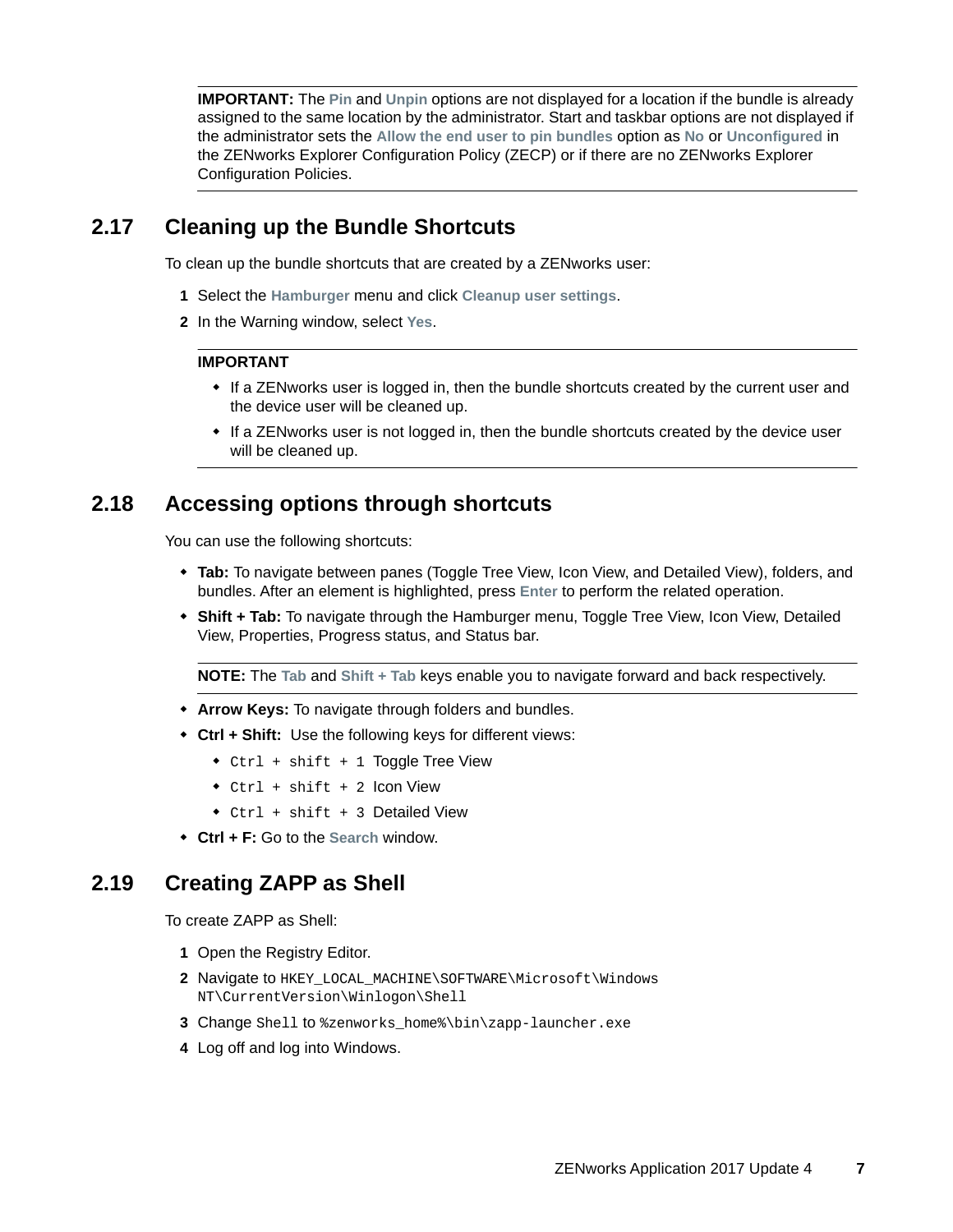In the Shell mode, the following additional **Windows Power** options are displayed:

- Logout
- Restart
- Shutdown

**NOTE:** When ZAPP is launched as Shell it will have both the minimize and maximize buttons. When you click the minimize button, the ZAPP screen is resized and centered on the desktop screen.

#### <span id="page-7-0"></span>**2.20 Important information about bundles behavior in Windows 7 Start menu**

If a bundle is pinned to the **Start** menu and if you launch the bundle, the bundle will get pinned to the recently used items.

# **3 Troubleshooting**

The following sections explain the scenarios that you might encounter while using ZENworks Application (ZAPP):

- Section 3.1, "When the response time between ZAPP and ZENworks Agent exceeds an error [message is displayed," on page 8](#page-7-1)
- Section 3.2, "The ZAPP logs are not getting zipped when ZAPP reaches the maximum size," on [page 9](#page-8-0)
- [Section 3.3, "On Windows 7 the bundle does not get pinned to the taskbar," on page 9](#page-8-1)
- [Section 3.4, "Two ZENworks icons are displayed in the Start menu," on page 9](#page-8-2)
- Section 3.5, "The Check For Updates menu might not be displayed in the ZENworks system tray [icon," on page 9](#page-8-3)
- [Section 3.6, "The ZENworks notification window might be displayed in the center of the screen,"](#page-8-4)  [on page 9](#page-8-4)
- [Section 3.7, "Bundle with the same name does not get pinned to the taskbar," on page 10](#page-9-0)
- [Section 3.8, "Issues with shortcut locations," on page 10](#page-9-1)
- [Section 3.9, "ZENworks Application window might get truncated," on page 10](#page-9-2)

#### <span id="page-7-1"></span>**3.1 When the response time between ZAPP and ZENworks Agent exceeds an error message is displayed**

When the response time between ZAPP and ZENworks exceeds the default value of 5 minutes, the following error message is displayed:

ZENworks Application Launcher failed to authorize. Please restart. If the problem persists, please contact system administrator.

Workaround: Increase the ZENworks agent response time:

- **1** Go to %zenworks\_home%\logs\LocalStore
- **2** Open the zmd-messages.log file.
- **3** Search for The request took longer than expected to reach the server. The time delay was X ms, where X ms is the value.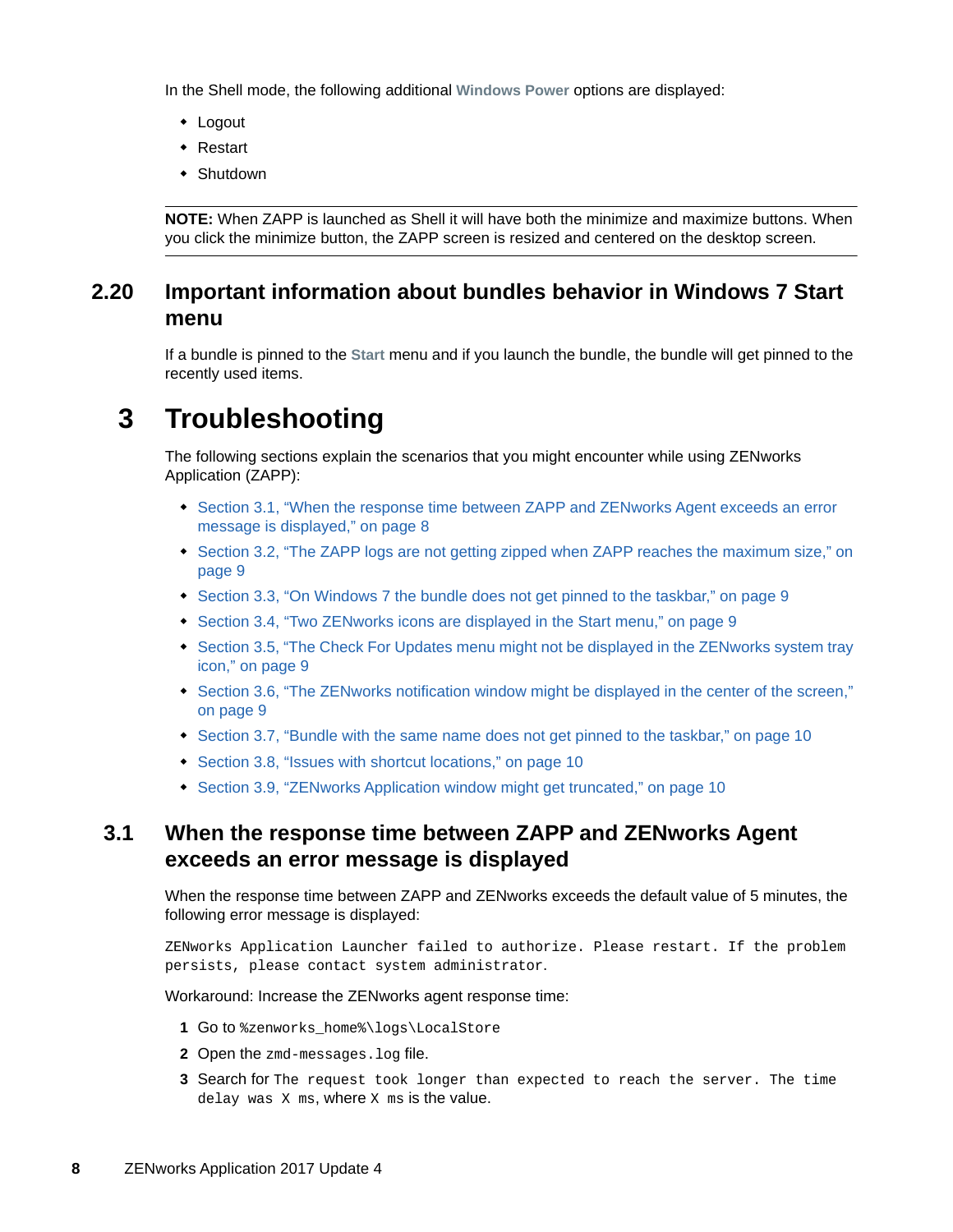- **4** Increase the ZENworks agent response time:
	- **4a** Go to HKLM\Software\Novell\ZCM
	- **4b** Create the MAX\_REQUEST\_DELAY registry.
	- **4c** Specify the time in milliseconds.

For example, if you want to delay for 10 seconds, then specify the time as 10000.

## <span id="page-8-0"></span>**3.2 The ZAPP logs are not getting zipped when ZAPP reaches the maximum size**

In ZAPP, the zapp. <username>.log rollover files are created after reaching the maximum size. However, the .gz zip files are not created for these rollover files due to some zip-creation issues.

The latest file is named as  $z$ app<username>. log and the name of the oldest file is appended with the largest number.

Workaround: None. Ensure that you do not change the zippedArchive property value to true in the logger.json file (located at %zenworks\_home%/zapp/conf).

#### <span id="page-8-1"></span>**3.3 On Windows 7 the bundle does not get pinned to the taskbar**

If the bundle name contains a reserved word that is defined in HKEY\_LOCAL\_MACHINE\SOFTWARE\Microsoft\Windows\CurrentVersion\Explorer\FileAssociat ion\AddRemoveNames registry key, then the bundle does not get pinned to the taskbar.

Solution: Do not use the Windows 7 reserved words to create a bundle.

#### <span id="page-8-2"></span>**3.4 Two ZENworks icons are displayed in the Start menu**

In the Start menu, under the recently used items two ZENworks icons (ZENworks Application and ZENworks) are displayed for ZAPP. Both the ZENworks icons have the same functionality.

Workaround: None.

## <span id="page-8-3"></span>**3.5 The Check For Updates menu might not be displayed in the ZENworks system tray icon**

The **Check For Updates** menu might not be displayed in the ZENworks system tray icon.

Workaround: Restart ZAPP.

## <span id="page-8-4"></span>**3.6 The ZENworks notification window might be displayed in the center of the screen**

The ZENworks notification window might be displayed in the center of the screen.

Workaround: To display the ZENworks notification window on the ZENworks system try icon:

- **1** End all the ZAPP process.
- **2** Go to %localappdata%
- **3** Delete the ZENworks folder and restart ZAPP.